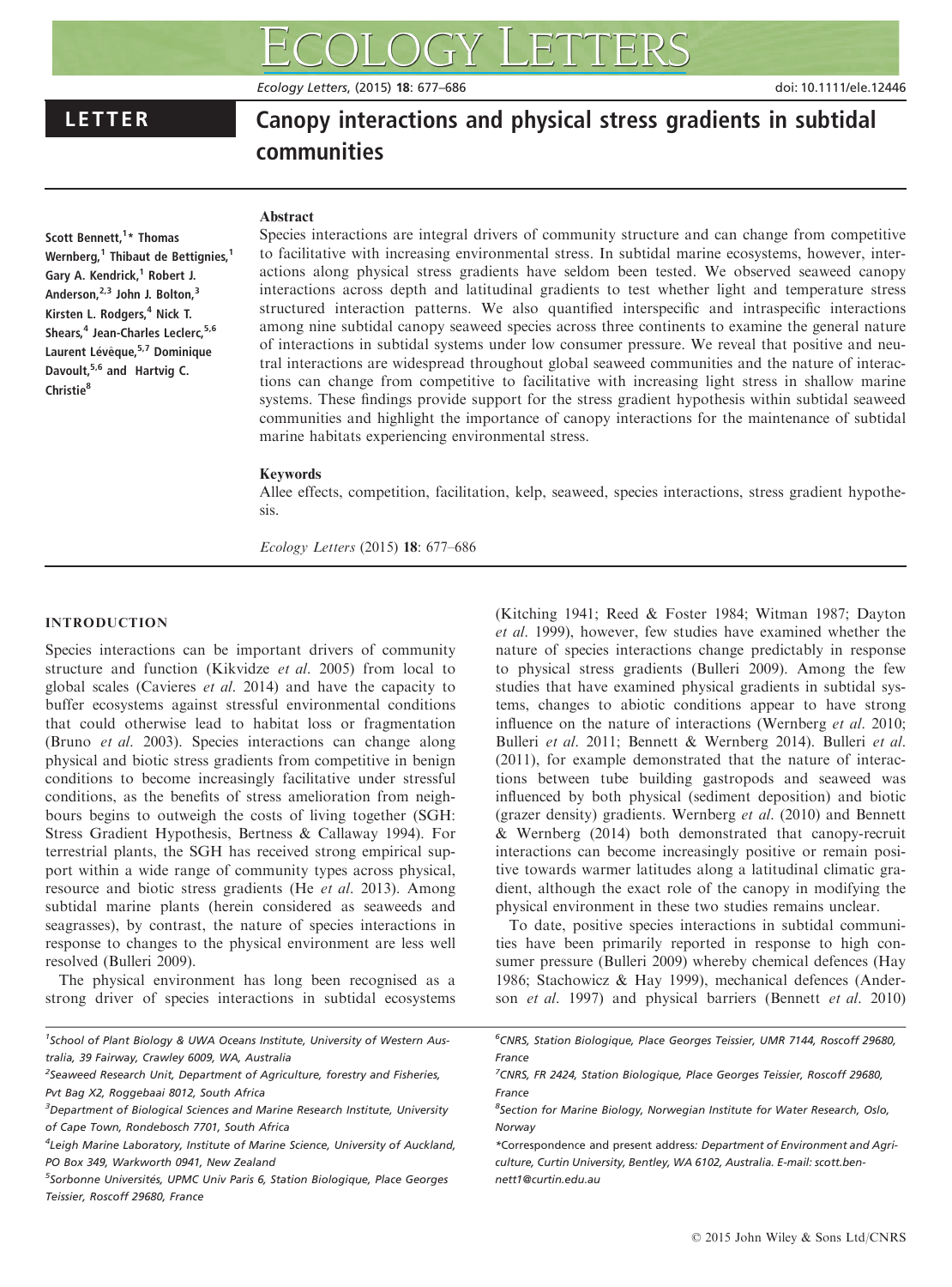reduce the incidence of predation on beneficiary species. Other important drivers of positive interactions in subtidal communities include demographic constraints, (i.e. Allee effects), whereby population fitness displays positive density dependence (Berec *et al.* 2007) and resource availability, whereby benefactors can increase the nutrient availability for beneficiary species (Peterson & Heck 2001).

Physical gradients are prevalent in the subtidal, most notably from sunlight attenuation with depth (Duarte 1991), water velocity which decreases with depth and increases with wave exposure (Siddon & Witman 2003) and temperature which usually decreases with increasing depth and latitude (Smale & Wernberg 2009). While light is often considered to be a limiting resource underwater, excessive light can become stressful for organisms (Altamirano et al. 2004) and therefore any modification of these conditions could promote facilitation. Within the photic zone, seaweed canopies are dominant habitat formers of benthic marine ecosystems globally and dramatically alter the physical environment for organisms living within them. Light levels are altered by all canopy types ranging from the surface canopies of the giant kelp, Macrocystis pyrifera (Reed  $& Foster$  1984) to subsurface canopies of species such as Ecklonia radiata (Wernberg et al. 2005). Water velocities can also be modified by seaweed canopies, reducing the amount of drag an organism experiences by over 80% in dense canopies (Johnson 2001). Under low flow velocities, individuals can grow larger than in high flow areas (de Bettignies et al. 2013a) thereby providing a mechanism for subtidal canopies to promote facilitation in high-flow environments. Temperature conditions in contrast, while critical to the distribution and abundance of seaweeds (Lüning 1984) are assumed to be largely unaffected by subtidal canopy conditions due to the high mixing of seawater (Kordas et al. 2011). Nevertheless, dense shallow water canopies have been observed to reduce ambient temperatures, suggesting that temperature stress amelioration could occur in high-density canopies (Critchley et al. 1990).

Here, we test the nature of seaweed canopy interactions in subtidal marine ecosystems in response to depth and latitudinal gradients in light and temperature stress respectively. We also examine general patterns in the nature of canopy interactions under low consumer pressure in the subtidal by observing interspecific and intraspecific interactions among nine dominant canopy formers across three continents. This study advances our understanding of how subtidal canopies function under low consumer pressure and in response to increasing abiotic stress. In doing so, we broaden the generality of the stress gradient hypothesis to incorporate subtidal light climates and reveal widespread importance of positive canopy interactions in subtidal communities.

#### METHODS

#### Depth experiment

Intraspecific interactions within kelp, Ecklonia radiata, canopies were measured along a depth gradient in Hamelin Bay, southwestern Australia (34 $\degree$  S, 115 $\degree$  E), during Austral summer, December 2013 to February 2014. Nine reefs (sites) each separated by at least 1.8 km, were chosen along a depth gradient (3, 5, 6, 9, 11, 12, 16, 18 and 19 m depth). Reefs in the region are exposed to relatively small tidal fluctuations (< 0.5 m), meaning kelps can live on very shallow reefs and experience almost full sunlight conditions while remaining constantly submerged. At the other end of the spectrum, kelps in south-western Australia live down to 50– 60 m depth where they no longer form canopies but grow as solitary individuals, presumably due the limiting light availability (Marzinelli et al. 2015). Reefs used in our study were in the upper third of kelp depth distribution where light is not a limiting resource (Staehr & Wernberg 2009), but could form a 'non-resource' stress gradient from benign deeper reefs (16–20 m) to stressful high-light shallow reefs (2–5 m). All reefs had relatively flat, 'simple' topography and were dominated by dense, closed Ecklonia radiata canopies (8–12 sporophytes  $m^{-2}$ , following Bennett & Wernberg 2014). Within each site, 30 adult kelps were haphazardly selected and tagged around the stipe. Of those, 15 individuals were left to grow inside the unaltered canopy and 15 had all surrounding neighbours removed within a 1 m radius of the tagged kelp. Experimental setup was conducted by divers on SCUBA.

Kelp growth was measured over 2 months using the holepunch method (de Bettignies et al. 2013b). Two holes were punched in the centre of the primary lamina, 5 and 10 cm above the junction between the stipe and the primary lamina. Thallus extension after the 2 months was quantified in the laboratory by measuring the distance between the two holes and the stipe-lamina-junction and subtracting the initial 10 cm distance. The kelp was then sliced into segments at 5 cm intervals along the length of the primary lamina, with each segment incorporating both primary lamina and lateral (secondary blades coming off the primary lamina) tissue. The segment with the greatest biomass in the first 30 cm above the stipe-lamina-junction was used to calculate biomass accumulation (BA, or kelp growth) as  $BA = L_{ext} \cdot W_F / 5T$  where  $L_{ext}$  is lamina extension (cm),  $W_F$  = fresh weight (g) of the heaviest segment and T is the number of growth days between punching the holes and collecting the kelp (de Bettignies et al. 2013b).

Differences in biomass accumulation patterns between plants with and without neighbours were converted to a Relative Interaction Index (RII, Armas et al. 2004) to compare the nature and intensity of interactions among sites of different depths. RII was calculated as  $RII = (BA_w-BA_o)/(BA_w+BA_o)$ , where  $BA_0 = \text{biomass}$  accumulation (g.FW.d<sup>-1</sup>) without neighbours and  $BA_w = \text{biomass}$  accumulation with neighbours. The RII ranges between  $-1$  and 1 and presents a continuous scale for competitive  $(-1 \le x < 0)$  and facilitative  $(0 \le x \le 1)$  interactions that is symmetrical around zero. Patterns in RII along the depth gradient were analysed by comparing a set of polynomial models of degree = 1, 2, 3 using Akaikes Information Criterion (AIC). Linear regression  $(AIC = 55.5)$  and second order polynomial  $(AIC = 54.8)$  displayed the best relationship to the data. Linear results are presented as they provided the best fit of the data and because AIC values differ by < 2 units between the models (Anderson 2008).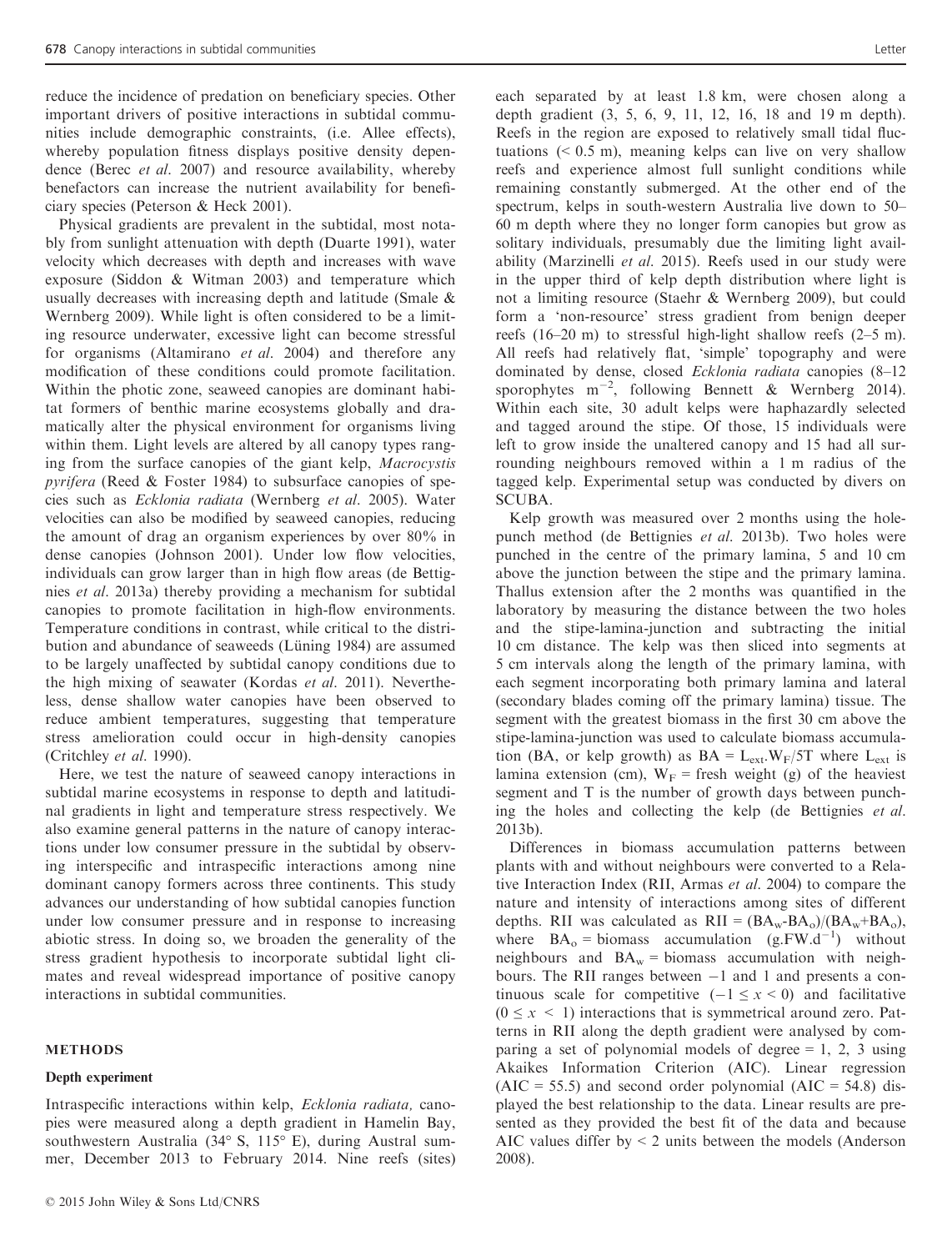Kelp tissue 'health' was measured by quantifying the cover of epiphytic algal growth on the lower and upper laterals of each kelp. Epiphyte cover was quantified by haphazardly selecting four lower and four upper laterals from each replicate kelp and photographing them. Each image was then analysed by randomly allocating points to the image and counting the presence/absence of epiphytes under 15 random points on each lateral ( $n = 120$  points per kelp) using CPCe V4.1 software (Kohler & Gill 2006). Epiphyte counts on each lateral were then used to calculate the mean percent epiphyte cover per kelp.

At the end of the experimental period the physiological acclimation of the depth and canopy treatments to experimental conditions were measured by quantifying oxygen evolution of kelps using photorespirometry chambers in situ under their respective experimental settings (following Rodgers et al. In press). Photosynthetic rates were measured at ambient light levels in situ, and respiration rates were measured in the dark. A detailed description of the methods can be found in Appendix S1(a).

Temperature  $(^{\circ}C)$  and illuminance (Lux) was measured in situ at 15 min intervals in each site throughout the course of the experiment using data loggers (onset  $HOBO^{\circledR}$  data-loggers Pendant Temp-Light, Onset Computer Corporation). Hobo pendant loggers provide light intensity measurements that accurately reflect photosynthetically active radiation (PAR) measurements taken in underwater marine environments, and enable cost effective deployment across multiple (18) experimental treatments (Long et al. 2012). At each site, one logger was attached to a dive weight and placed within the kelp canopy to record canopy conditions. A second logger was placed in the open adjacent to the canopy-free treatments. Daily minimum, maximum and mean temperatures for each site were extracted and averaged among days for the duration of the experiment to compare between depth and canopy treatments. For light, mean, maximum and the standard deviation of light levels between the hours of 08:00–16:00 were extracted for the first 14 days of the experiment. Fouling on the logger meant that recordings taken after this time were not representative of ambient conditions. Daily values were averaged among the first 14 days to compare among depth and canopy treatments. Variation in water velocities among sites was measured using gravitational data loggers (HOBO Pendant G, Onset Computer Corporation, Bourne, MA, USA) mounted on a hemispherical float (110 mm diameter) and attached to a 750 mm length of nylon rope (12 mm thickness) which was anchored to the bottom (Evans & Abdo 2010). The accelerometer was laid flat on the float such that only 2 channels were used  $(x,y)$  to account for horizontal acceleration (c.f. H2O motion V2 design; Evans & Abdo 2010). The logger was set to record the acceleration  $(ms^{-2})$  at 2 min intervals over the duration of the experiment. At each site the relative water movement (WM) was expressed as the mean of the 95th percentile WM over the duration of the experiment.

Kelp growth, mean epiphyte cover, temperature and illuminance were compared between canopy treatments along the depth gradient using an Analysis of Covariance (ANCOVA) with 'canopy-treatment' as a categorical grouping factor (two

levels: canopy and canopy-free) and depth as a continuous covariate. Epiphyte cover data were arcsin-square-root transformed and illuminance data were log10 transformed to address the non-normality and heteroscedasticity of the data, after examining the residual vs. fitted value plot and the Q–Q plot. Growth and temperature data met assumptions of normality and homoscedasticity and no transformations took place.

## Latitudinal experiment

Latitudinal comparisons of intraspecific interactions took place along a c. 2 °C temperature gradient in south-western Australia, on two occasions during Austral spring (August– October 2012) and summer (January–March 2013), representing the periods of highest kelp growth rates and temperature stress respectively (de Bettignies et al. 2013b). Interaction experiments were conducted at nine sites (9–12 m depth) across three locations, Hamelin Bay  $(34°S)$ , Marmion  $(32°S)$ and Jurien Bay (30 $\degree$ S), spanning the warmest third of E. radiata's latitudinal distribution in Australia (c.  $43^{\circ}S-29^{\circ}S$ ). This north-south trending coastline is characterised by the warm poleward flowing Leeuwin Current, consistent limestone habitat, low nutrient conditions and a stable ocean climate gradient (Smale & Wernberg 2009). Within each site, kelp growth, RII and environmental measurements in canopy and canopyfree treatments were recorded as described for the depth experiment. Tissue health was quantified for the summer sampling period only, by estimating the percentage cover on four replicate laterals from each of the lower, middle and upper sections of each kelp. Patterns in RII between spring and summer, across the latitudinal gradient were examined with an ANCOVA, using time as a fixed factor (two levels: spring and summer) and latitude as a continuous covariate. ANCOVA assumptions were checked as described for the depth experiment and no transformation took place. Mean epiphyte cover on kelps, temperature and illuminance was compared between canopy treatments along the latitudinal gradient using an AN-COVA with 'canopy-treatment' as a categorical grouping factor (two levels: canopy and canopy-free) and latitude as a continuous covariate. Epiphyte cover data were arcsin-square-root transformed and illuminance data were square-root transformed to address the non-normality and heteroscedasticity of the data.

# Interactions among different canopy types

The nature of interspecific and intraspecific interactions among different subtidal canopy species experiencing low consumer pressure were tested for nine dominant canopy species (four kelps and five fucoids) from Australia, South Africa, Norway and France (Table S1). Sites varied between regions ranging from shallow (3–4 m) tropical Sargassum beds in Australia, to deeper (10–12 m) cool temperate kelp forests in Norway (Table S1). Sites were selected that had dense closed seaweed canopies (Table S2) and low apparent herbivore consumer pressure. Herbivore pressure was measured during the canopy growth experiments by comparing consumption rates between canopy and canopy-free treatments (kelp) and caged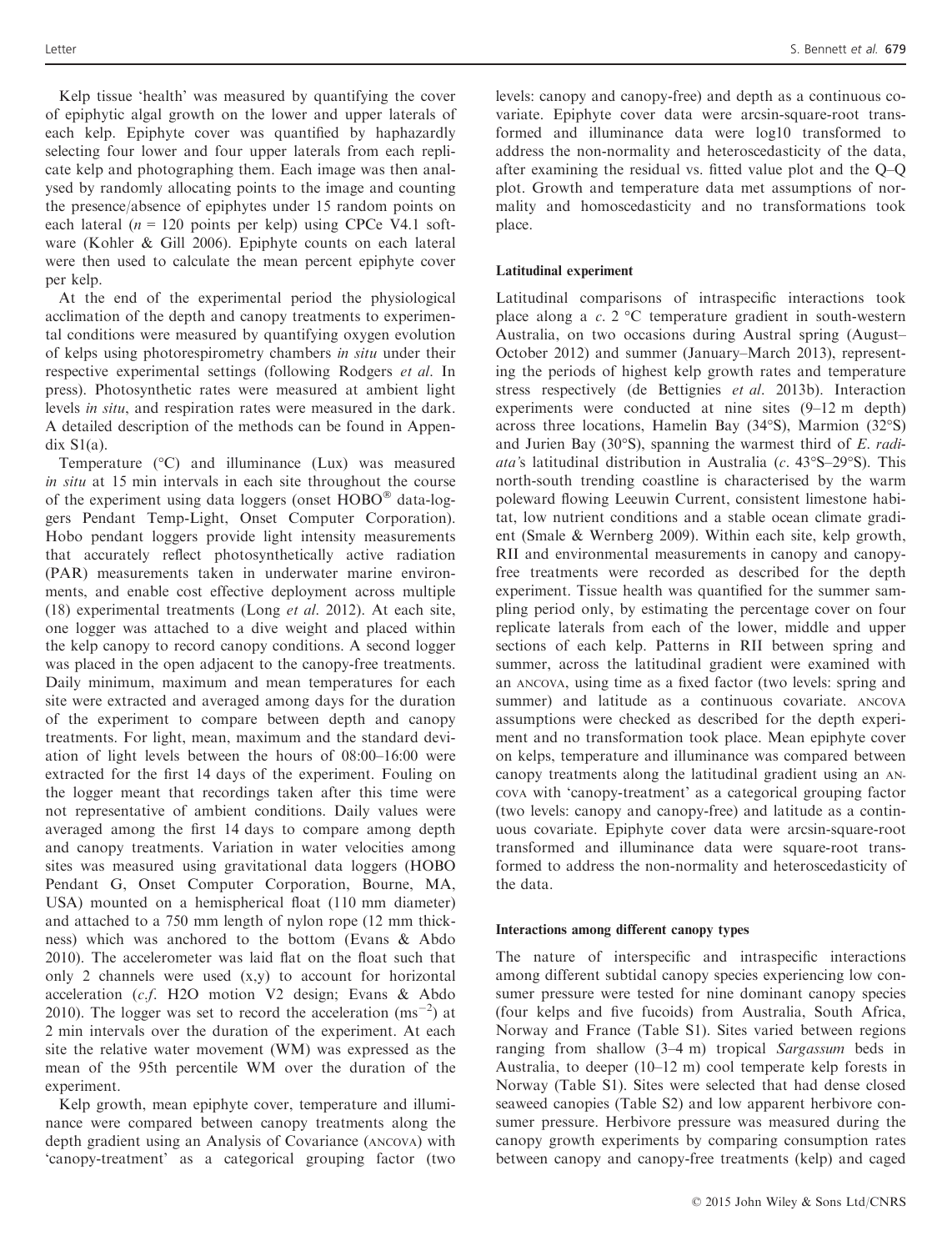controls (Sargassum only, Appendix S1b, Fig. S1). Intraspecific interaction strength was tested by haphazardly selecting and tagging 30 plants, of which 15 individuals were left to grow inside the canopy and 15 had the surrounding canopy removed, by clearing a circular area around the tagged seaweed as described for the depth experiment. Clearing sizes varied in accordance with the size of the seaweed, ensuring that no contact or shading by the canopy occurred. Interspecific interactions using Laminaria pallida and Sargassum decurrens as beneficiary species were tested using the same methodology described for intraspecific interactions. Interspecific interactions using Ecklonia radiata, Scytothalia dorycarpa, Arthrophycus sp. and temperate Sargassum sp. as beneficiaries were conducted by translocating individuals into the desired canopy and canopy-free treatments due to low natural densities at the study sites. All translocations occurred within the same site and depth contour from which they were collected,

without removing the seaweed from the water (Appendix S1c). For both interspecific and intraspecific interactions kelp (Ecklonia radiata, E. maxima, Laminaria pallida and L. hyperborea), growth rates were measured using the hole-punch method and converted to RII as described for the depth experiment. For the five fucoid species (temperate Scytothalia dorycarpa, Arthrophycus sp and Sargassum sp, tropical S. illicifolium and S. decurrens) net growth rates were determined by measuring the length (L) and circumference (C) of tagged individuals at the beginning and end of the experiment, and converting the measurement to fresh weight  $(W_F)$  using the equation  $W_F = LC^2$  (following Aberg 1990). Each individual was also collected at the end of the experiment and weighed in the laboratory to the nearest 0.1 g to calibrate the biomass conversion model for each species (Fig. S2). A detailed description of the site and species specific methods can be found in Appendix S1c.



Figure 1 Nature of intraspecific interactions of Ecklonia radiata along a subtidal depth gradient from 3 to 19 m. (a) Relative Interaction Index (RII) of E. radiata based on mean growth rates in canopy and canopy-free treatments. Positive values from 0 to 1 indicate increasingly facilitative net interactions and negative values from 0 to -1 indicate increasingly competitive net interactions. (b) Comparison of kelp health based on mean epiphytic cover of secondary laterals after the 2-month experimental period with (dark grey) and without (open) canopy  $(n = 10 \text{ kelps per treatment})$ . (c) Mean light illuminance recorded with and without canopy between the hours 08:00–16:00 for 14 days among the different depths. (d) Mean, maximum and minimum temperatures recorded with and without canopy over the 2 month experimental period among the different depths.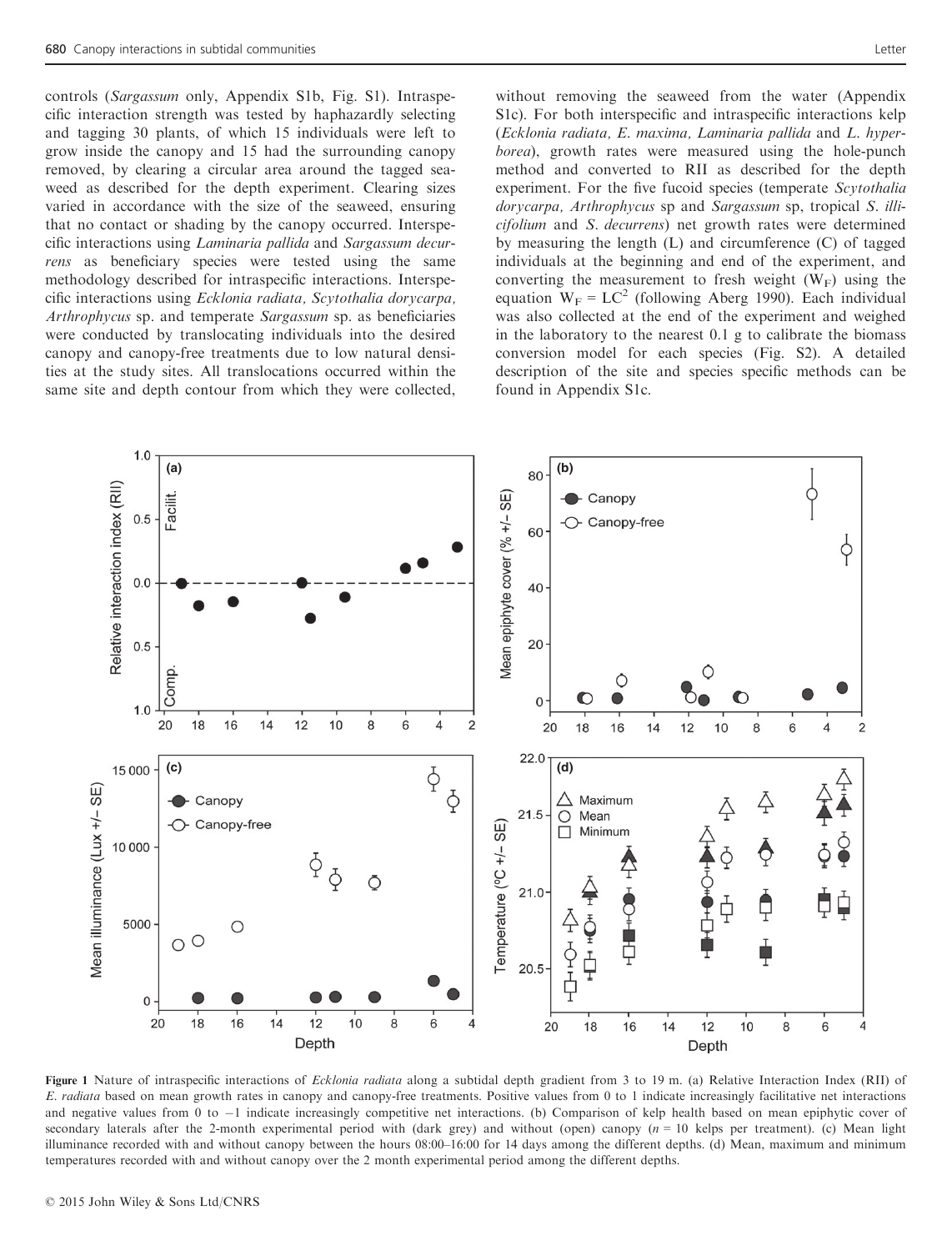#### RESULTS

#### Intraspecific interactions at different depths

Intraspecific interactions between Ecklonia radiata and the canopy changed from net competitive to facilitative from deep to shallow along a 20 m depth gradient  $(F_1, 7 = 7.32,$  $P = 0.030$ , adjusted  $R^2 = 0.442$ ; Fig. 1a). In sites deeper than 8 m, kelp growth rates were generally higher in canopy-free treatments, whereas shallower than 8 m growth rates were consistently higher within the canopy (Fig. S3). This transition in growth rate was coupled with a dramatic increase in epiphyte loading in shallow canopy-free treatments  $(73.2 \pm 9\%)$ of total thallus area) compared to shallow canopy treatments  $(2.1 \pm 0.6\%$  of total thallus area) and all deep treatments (Fig. 1b; Table 1). Interestingly, after the 2 month experimental period, short-term photosynthesis and respiration rates measured in the photorespirometry chambers resulted in positive RII in five of seven sites tested, with deep sites recording the highest RII values (Fig. S4a). Large differences in interaction strength (RII) in deep sites were driven by high photosynthetic rates and low respiration in canopies compared to canopy-free treatments (Fig. S4b and c). In shallow sites, photosynthetic rates were higher than expected for canopy-free treatments, which may be attributable to the dense epiphytic cover growing on the thallus of canopy-free kelps.

Both light and temperature significantly increased with decreasing depth, however, only light was consistently modified by the canopy and represented a stress gradient per se (He & Bertness 2014; Fig. 1c and d, Table 1). Shallow canopy-free treatments had ten-fold higher mean light levels  $(14 408 \pm 780$  Lux) than shallow canopy treatments  $(1352 \pm 329)$  Lux), and four-fold higher levels than deep

Table 1 Results of ANCOVA models comparing Growth, Epiphyte cover, Illuminance and Temperature, between canopy treatments along the depth gradient. Epiphyte cover was arcsin-square-root transformed and illuminance was log 10 transformed

|                              |                            | Estimate | Std.<br>Error | $t$ value | Pr(> t) |
|------------------------------|----------------------------|----------|---------------|-----------|---------|
| Growth                       | (Intercept)                | 3.14928  | 0.361         | 8.722     | < 0.001 |
|                              | Canopy<br>treatment $(CT)$ | $-0.816$ | 0.515         | $-1.583$  | 0.115   |
|                              | Depth                      | $-0.030$ | 0.029         | $-1.028$  | 0.305   |
|                              | CT:Depth                   | 0.089    | 0.042         | 2.133     | 0.034   |
| Epiphyte<br>cover            | (Intercept)                | 0.156    | 0.062         | 2.530     | 0.013   |
|                              | Canopy<br>treatment $(CT)$ | 0.784    | 0.091         | 8.589     | < 0.001 |
|                              | Depth                      | $-0.006$ | 0.005         | $-1.170$  | 0.244   |
|                              | CT:Depth                   | $-0.051$ | 0.008         | $-6.506$  | < 0.001 |
| Illuminance<br>(Lux)         | (Intercept)                | 2.888    | 0.061         | 47.429    | < 0.001 |
|                              | Canopy<br>treatment $(CT)$ | 1.446    | 0.083         | 17.443    | < 0.001 |
|                              | Depth                      | $-0.036$ | 0.005         | $-7.024$  | < 0.001 |
|                              | CT:Depth                   | $-0.005$ | 0.007         | $-0.737$  | 0.462   |
| Temperature<br>$(^{\circ}C)$ | (Intercept)                | 21.394   | 0.074         | 290.516   | < 0.001 |
|                              | Canopy<br>treatment $(CT)$ | 0.222    | 0.100         | 2.219     | 0.027   |
|                              | Depth                      | $-0.032$ | 0.006         | $-5.193$  | < 0.001 |
|                              | CT:Depth                   | $-0.015$ | 0.008         | $-1.908$  | 0.057   |

Significant probabilities  $( $0.05$ )$  are indicated in bold.

canopy-free treatments  $(3673 \pm 164 \text{ Lux})$ . This pattern was also consistent for maximum daily illuminance and standard deviation in daily illuminance (Fig. S5). Temperature conditions by contrast changed more uniformly with depth in both canopy and canopy-free treatments. Canopy treatments had significantly lower temperatures than canopy-free treatments, but the difference was not uniform among sites, and small (maximum difference between canopy and canopy-free treatments =  $0.29$  °C, mean difference =  $0.07 \pm 0.04$  °C) in comparison to temperature differences along the depth gradient (maximum difference between depths =  $0.73$  °C, Fig. 1d, Table 1). Furthermore, the temperature gradient was relatively benign compared to the seasonal temperature range experienced by kelps in the area (16–23 °C) and is therefore not considered to represent a stress gradient per se. No clear depth pattern in relative water motion (WM) was observed among the nine sites. Mean 95th percentile relative WM in both shallow and deep sites was between 4 and  $6 \text{ ms}^{-2}$ , whereas the intermediate depths recorded between 6 and  $9 \text{ ms}^{-2}$  (Fig. S6).

#### Intraspecific interactions at different latitudes

Intraspecific interactions along the latitudinal gradient revealed predominantly positive interactions across all latitudes and did not display a significant difference in interaction strength among latitudes during either spring  $(P = 0.168$ , adjusted  $R^2 = 0.145$  or summer ( $P = 0.269$  adjusted  $R^{2} = 0.052$ , Fig. 2a, Fig. S6). Epiphyte cover varied among latitudes, but not in accordance with the latitudinal differences in temperature (Fig. 2b and c, Table 2). Consistent with long-term profiles, summer temperatures were warmer at 32°S and 30°S than 34°S, but did not consistently vary between canopy and canopy-free treatments (Fig. 2c, Table 2). Despite differences in temperature among latitudes, nutrient levels remained relatively constant  $(NO<sub>3</sub>$  concentrations = 0.8– 1.5  $\mu$ mol L<sup>-1</sup>) across all nine sites (Fig. S8). Light levels did not vary among latitudes but as in the depth experiment, mean illuminance under the canopy was significantly lower than in canopy-free treatments (Fig. 2d, Table 2). Patterns in light and temperature were consistent among mean, maximum, minimum (temperature only) and standard deviation (light only) measurements (Fig. S9 and S10).

#### Generalities in intraspecific and interspecific interactions

Examining the nature of subtidal canopy interactions under low consumer pressure, across dominant species from around the world, revealed that positive and neutral interactions were widespread. Growth rates of seaweeds within the canopy were higher than canopy-free growth rates, resulting in net positive intraspecific interactions for five of the six species tested including three temperate kelp species from Australia (E. radiata) and South Africa (E. maxima and L. pallida), and temperate and tropical fucoids (subgen. Sargassum sp. and Sargassum illicifolium respectively; Fig. 3a). Laminaria hyperborea, in populations from both France and Norway, was the only species to show net competitive intraspecific interactions.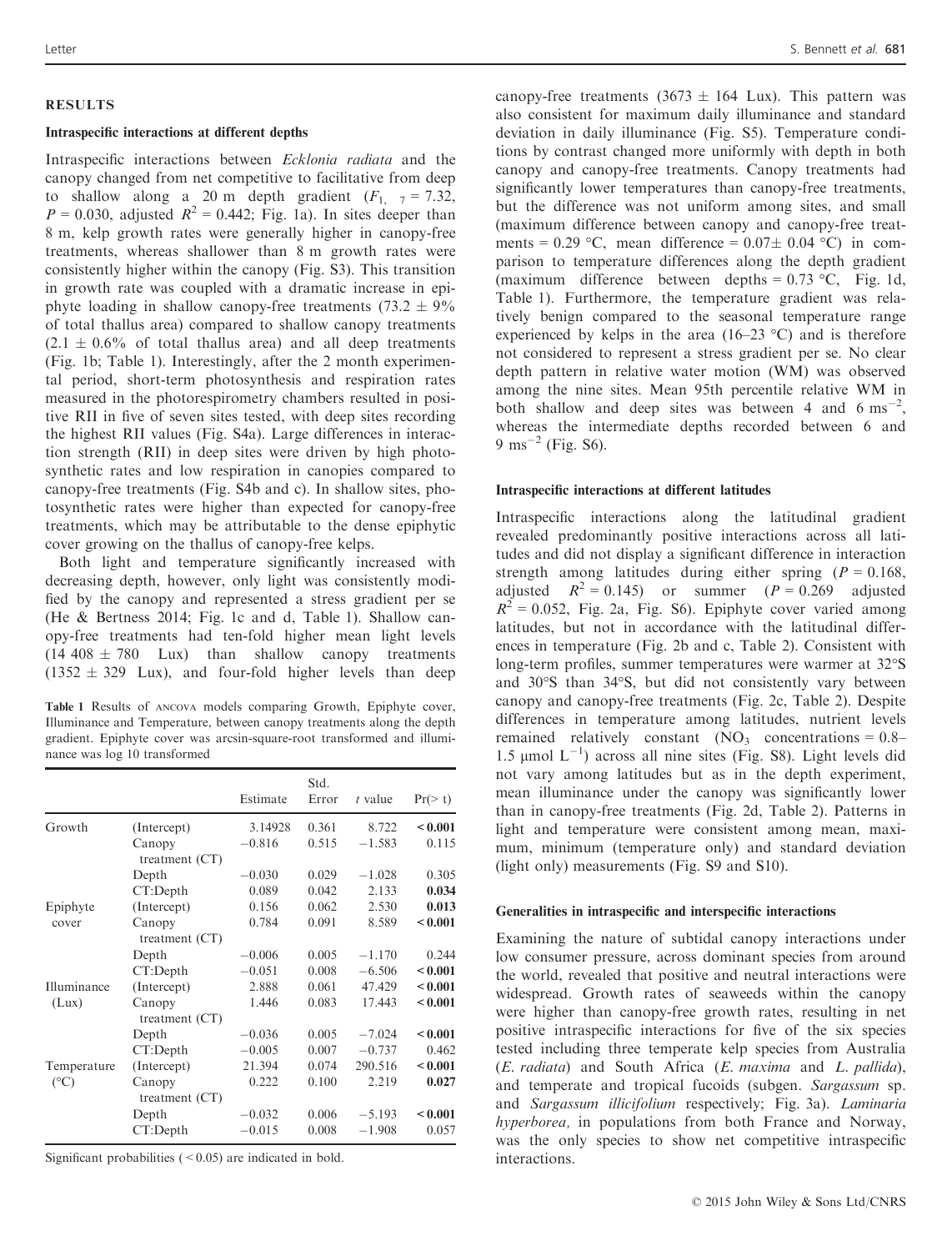

Figure 2 Nature of intraspecific interactions of Ecklonia radiata among nine sites along a subtidal latitudinal gradient from 34°S to 30°S. (a) Relative Interaction Index (RII) of E. radiata based on mean growth rates in canopy and canopy-free treatments. Positive values from 0 to 1 indicate increasingly facilitative net interactions and negative values from 0 to  $-1$  indicate increasingly competitive net interactions. (b) Comparison of kelp health based on mean epiphyte cover of secondary laterals after the 2 month experimental period with (dark grey) and without (open) canopy ( $n = 10$  kelps per treatment). (c) Mean temperatures recorded with and without canopy over the 2 month experimental period among the different latitudes (d) Mean light illuminance recorded with and without canopy between the hours 08:00–16:00 for 14 days among the different latitudes.

Facilitation was less pronounced among interspecific interactions in seaweed canopies. Growth rates of kelp (L. pallida) and temperate fucoids (Scytothalia dorycarpa, Arthrophycus sp. and Sargassum sp.) species growing within kelp canopies displayed neutral interactions. In contrast, kelp, E. radiata, displayed positive interactions within temperate Sargassum sp. canopies while Sargassum decurrens, displayed net competitive interactions in tropical Sargassum illicifolium canopies (Fig. 3b).

# DISCUSSION

Our results revealed that positive and neutral canopy interactions are common within seaweed communities globally and that the nature of interactions can change in response to physical stress gradients in subtidal marine ecosystems where consumer pressure is low. Under benign light conditions below

8 m depth, canopy interactions were primarily competitive or neutral, whereas under shallow, high-light conditions seaweed growth became increasingly facilitated by the canopy. These findings provide support for the SGH and represent the first example of the SGH along a light-stress depth gradient that we are aware of. In contrast, interactions were neutral to positive and did not change along a latitudinal temperature gradient. While these findings do not support the SGH, they do not contradict it either, as canopy treatments were unable to consistently lower temperature conditions and alleviate temperature stress. These results were, however, consistent with interactions among nine dominant subtidal canopy species from around the world, where facilitation was the most common outcome of intraspecific interactions.

Light is a fundamental resource for plants and attenuates with depth in the ocean, limiting the vertical distribution of seaweeds (Staehr & Wernberg 2009). In the upper depths of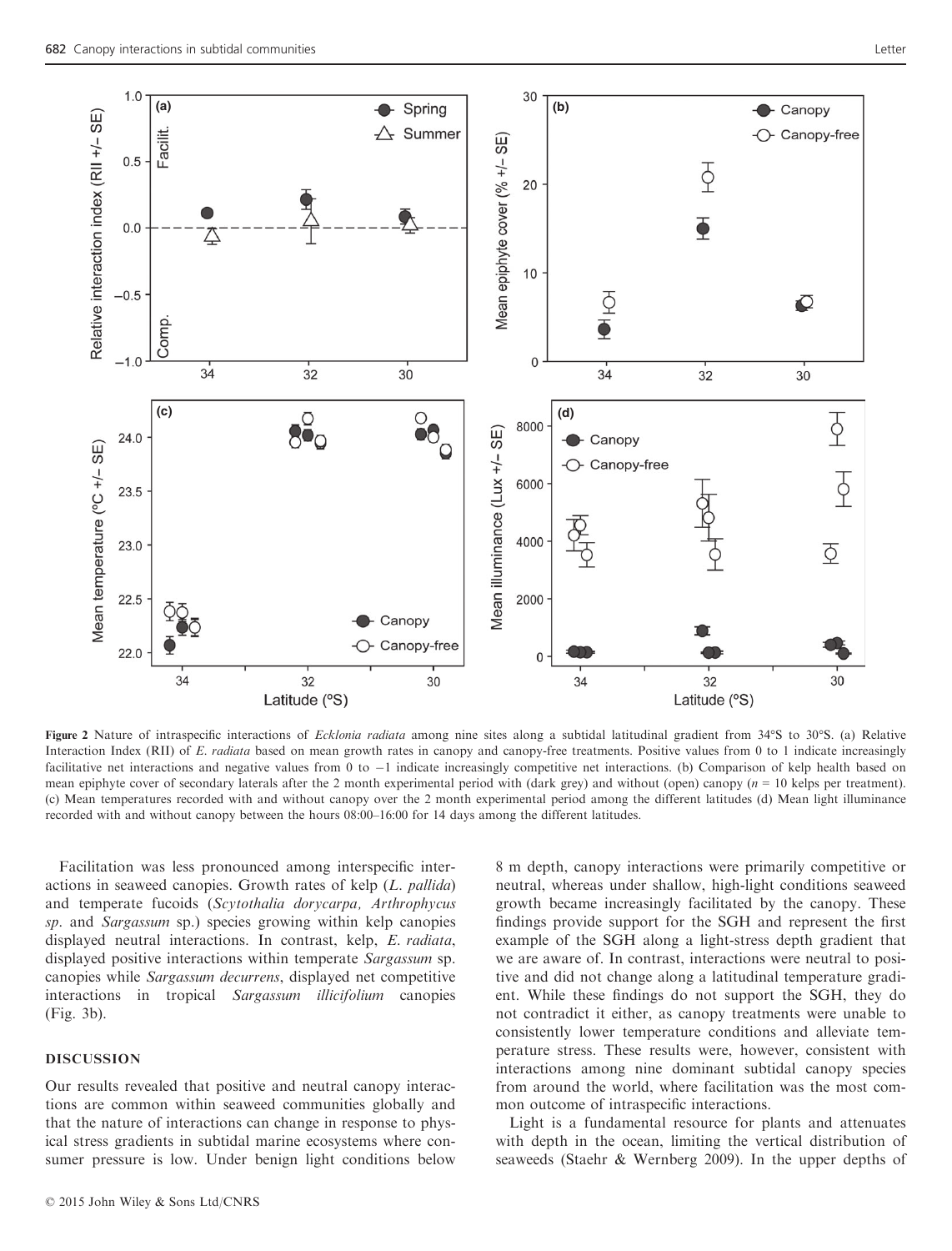Table 2 Results of ANCOVA models comparing Relative interaction index between seasons along a latitudinal gradient, Epiphyte cover, Illuminance and Temperature, between canopy treatments along a latitudinal gradient. Epiphyte cover was arcsin-square-root transformed and illuminance was square-root transformed

|                              |                  | Estimate | Std.<br>Error | $t$ value | Pr(> t) |
|------------------------------|------------------|----------|---------------|-----------|---------|
| <b>RII</b>                   | (Intercept)      | 0.956    | 0.935         | 1.022     | 0.325   |
|                              | Season           | $-0.026$ | 1.322         | $-0.020$  | 0.985   |
|                              | Latitude         | $-0.026$ | 0.029         | $-0.876$  | 0.397   |
|                              | Season:Latitude  | $-0.003$ | 0.041         | $-0.085$  | 0.934   |
| Epiphyte<br>cover            | (Intercept)      | 1.018    | 0.262         | 3.892     | < 0.001 |
|                              | Canopy           | $-0.523$ | 0.374         | $-1.400$  | 0.163   |
|                              | treatment $(CT)$ |          |               |           |         |
|                              | Latitude         | $-0.024$ | 0.008         | $-2.918$  | 0.004   |
|                              | CT:Latitude      | 0.018    | 0.012         | 1.553     | 0.122   |
| Illuminance<br>(Lux)         | (Intercept)      | 52.198   | 25.324        | 2.061     | 0.040   |
|                              | Canopy           | 103.286  | 35.813        | 2.884     | 0.004   |
|                              | treatment $(CT)$ |          |               |           |         |
|                              | Latitude         | 1.177    | 0.790         | 1.490     | 0.138   |
|                              | CT:Latitude      | 1.600    | 1.118         | 1.431     | 0.154   |
| Temperature<br>$(^{\circ}C)$ | (Intercept)      | 37.012   | 0.658         | 56.289    | < 0.001 |
|                              | Canopy           | $-0.761$ | 0.930         | $-0.819$  | 0.413   |
|                              | treatment (CT)   |          |               |           |         |
|                              | Latitude         | 0.425    | 0.021         | 20.565    | < 0.001 |
|                              | CT:Latitude      | $-0.026$ | 0.029         | $-0.888$  | 0.375   |
|                              |                  |          |               |           |         |

Significant probabilities  $( $0.05$ )$  are indicated in bold.

the ocean however, light is not a limiting resource, and highlight levels can act like a non-resource stress gradient  $(c.f.)$ resource gradient; Maestre et al. 2009) whereby photosynthetically active radiation exceeds saturating levels (Altamirano et al. 2004) and ultra violet radiation can penetrate the water column and potentially damage kelp tissue (Wood 1987). The reduction of high-light conditions within the canopy at shallow depths appears to be fundamentally important to the health and growth of seaweed canopies. As light attenuates towards deeper depths, the dependence on neighbours reduces and interactions were observed to become neutral to competitive. Given canopies can only reduce light levels, not increase them, it would be expected that below the depths observed here, interactions would continue to become increasingly competitive as light becomes limiting towards a species vertical distribution limit. Indeed, this would explain the consistent thinning of canopies at deeper depths. Our findings are consistent with previous studies that examined recruitment patterns in response to canopy shading and observed primarily competitive interactions in depths between 10 and 18 m where canopy shading effects were similar to those observed here (Dayton et al. 1984; Reed & Foster 1984).

While light conditions appear to be the dominant driver of interaction patterns, other non-stressful environmental gradients (sensu He & Bertness 2014) were present and may have partially contributed to the nature of interactions. All depths experienced relatively high wave exposure, and no clear pattern between depth and water velocities were observed, suggesting that water velocity cannot explain the observed change in interactions with depth. Nevertheless, the presence of a canopy can reduce drag on a thallus by over 80%, compared to a solitary individual (Johnson 2001) enabling canopy

kelps to attain greater size than solitary individuals in waveexposed areas (de Bettignies et al. 2013a), potentially promoting facilitation. Water movement also influences physical scour from the canopy and is likely to reduce the settlement and growth of epiphytes on kelp in the canopy. Interestingly, despite high wave exposure, temperatures changed both across the depth gradient and between canopy treatments, with slightly cooler temperatures recorded inside the canopy at some sites. Temperature differences among canopy treatments were, however, small in comparison to differences among depths and very small relative to the temperature range of E. radiata. Temperature is therefore unable to explain the interaction patterns observed along the depth gradient.

Temperature also did not modify interaction patterns along the latitudinal temperature stress gradient, with positive interactions prevailing at five of the six latitudinal experiments. These observations are consistent with canopy-recruit interactions observed for Scytothalia dorycarpa in the same region, however, differ from canopy-recruit interactions for Sargassum sp. and Ecklonia radiata which have been observed to change from competitive to facilitative in response to latitudinal temperature gradients (Wernberg et al. 2010; Bennett & Wernberg 2014). It remains unclear why some recruits change the nature of their interaction with the canopy along temperature gradients whereas adults do not, particularly given we observed that canopies did not modify temperatures sufficiently to reduce thermal stress. These results suggest that a combination of processes (i.e. light and temperature stress) can interact to determine interaction patterns in subtidal canopies (Wernberg et al. 2010), and that there may be ontogenetic changes in the nature of interactions within canopy species (He & Bertness 2014).

In subtidal systems elsewhere, combined effects of warm temperatures and low nutrients have been shown to influence kelp interactions. The recovery of the competitively dominant giant kelp, Macrocystis pyrifera following storm events depends on low-frequency cycles in nutrient and temperature conditions in response to the El Niño Southern Oscillation, which in turn influences the recruitment and abundance patterns of subordinate kelp species (Dayton et al. 1999). M. pyrifera canopies have also been adversely affected by warm temperatures and low nutrient conditions in south-eastern Australia (Johnson et al. 2011), but E. radiata canopies have not, suggesting that *E. radiata* canopies may be more tolerant of low nutrient conditions than M. pyrifera. High rates of canopy erosion (c.f. dislodgement in M. pyrifera) could increase nutrient supply within canopies, thereby supplementing local nutrient conditions within the canopy and promote facilitation (de Bettignies et al. 2013b). It remains unclear whether the small-scale clearings used in our experiment, were large enough to modify local nutrient availability, nevertheless the North American example illustrates that multiple stressors can influence the nature of interactions and may help explain the variable responses observed along the temperature gradient.

The consistent pattern of neutral to positive interactions of Ecklonia radiata among latitudes is in agreement with observed global interaction patterns, where positive and neutral interactions were found to be widespread among multiple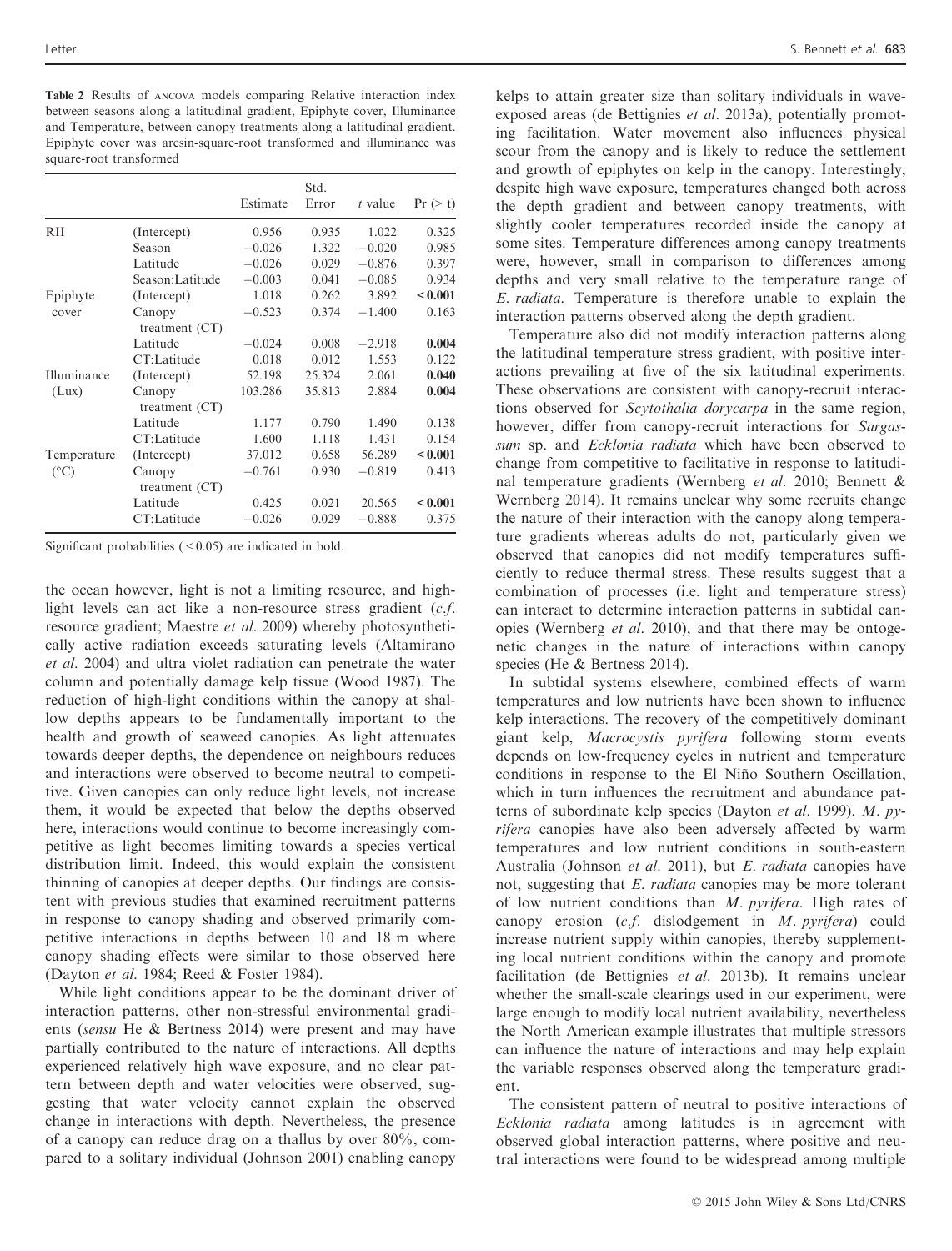

Figure 3 Patterns in intraspecific (a) and interspecific (b) interactions between dominant subtidal benthic habitat forming species from around the world. Positive values from 0 to 1 indicate increasingly facilitative net interactions and negative values from 0 to  $-1$  indicate increasingly competitive net interactions. Numbers underneath the species name indicate the number of replicate reefs where each interaction type was measured. Sites range between 6 and 12 m depth except tropical *Sargassum* sites which were recorded in 3–4 m depth (Table S1).

subtidal canopy types that experience low consumer pressure. Among the kelp species observed, Laminaria hyperborea in the North Atlantic was the only species to display negative interactions with the canopy, whereas Australian and South African kelps displayed primarily positive interactions. Light availability may have contributed to these patterns as French reefs in particular were generally deeper and had lower light (due to turbidity) than canopies observed in Australia and South Africa (Staehr & Wernberg 2009). Life history traits may also help to explain the observed interaction patterns, particularly for Sargassum which displayed competitive interspecific interactions within the kelp canopy. Sargassum has a buoyant thallus that has adapted to fragment easily as a means of propagule dispersal (Schiel & Foster 2006). Fragmentation of Sargassum by the abrasive canopy might have contributed to the lower net growth rates of Sargassum within the canopy, yet may assist its dispersal and reproductive success.

In addition to contemporary environmental processes influencing interactions, the stability of canopies over evolutionary time scales may contribute to the prevalence of positive interactions, particularly in southern Australia. Modern canopy seaweeds (orders Laminariales and Fucales) evolved during the Miocene (Silberfeld *et al.* 2010), since which time the marine climate of southern Australia has been remarkably stable (McGowran et al. 1997). While the diversification of Australia's marine flora was likely to have begun prior to the arrival of canopy species (Hommersand 1986), the long climatically stable history of seaweed canopies in Australia and their dense cover on reefs is likely to have favoured adaptations among canopy and understory seaweeds to thrive within canopy conditions.

Collectively, our findings highlight that canopy interactions may have an important influence on the response of subtidal habitats to physical stress. Kelp forests are often thought to be resilient to disturbance due to their fast growth rates and rapid colonisation of space (Dayton et al. 1984; Steneck et al. 2002). Our results suggest that many seaweed communities may in fact be dependent on the surrounding canopy to ameliorate stressful abiotic conditions. On shallow reefs canopy loss could result in high-light conditions that inhibit kelp recovery, providing a positive feedback mechanism that reinforces a canopy-free state. Such scenarios may become increasingly common under climate change and may help to explain subtidal community changes, as were observed following a decline in seaweed canopy cover in Western Australia in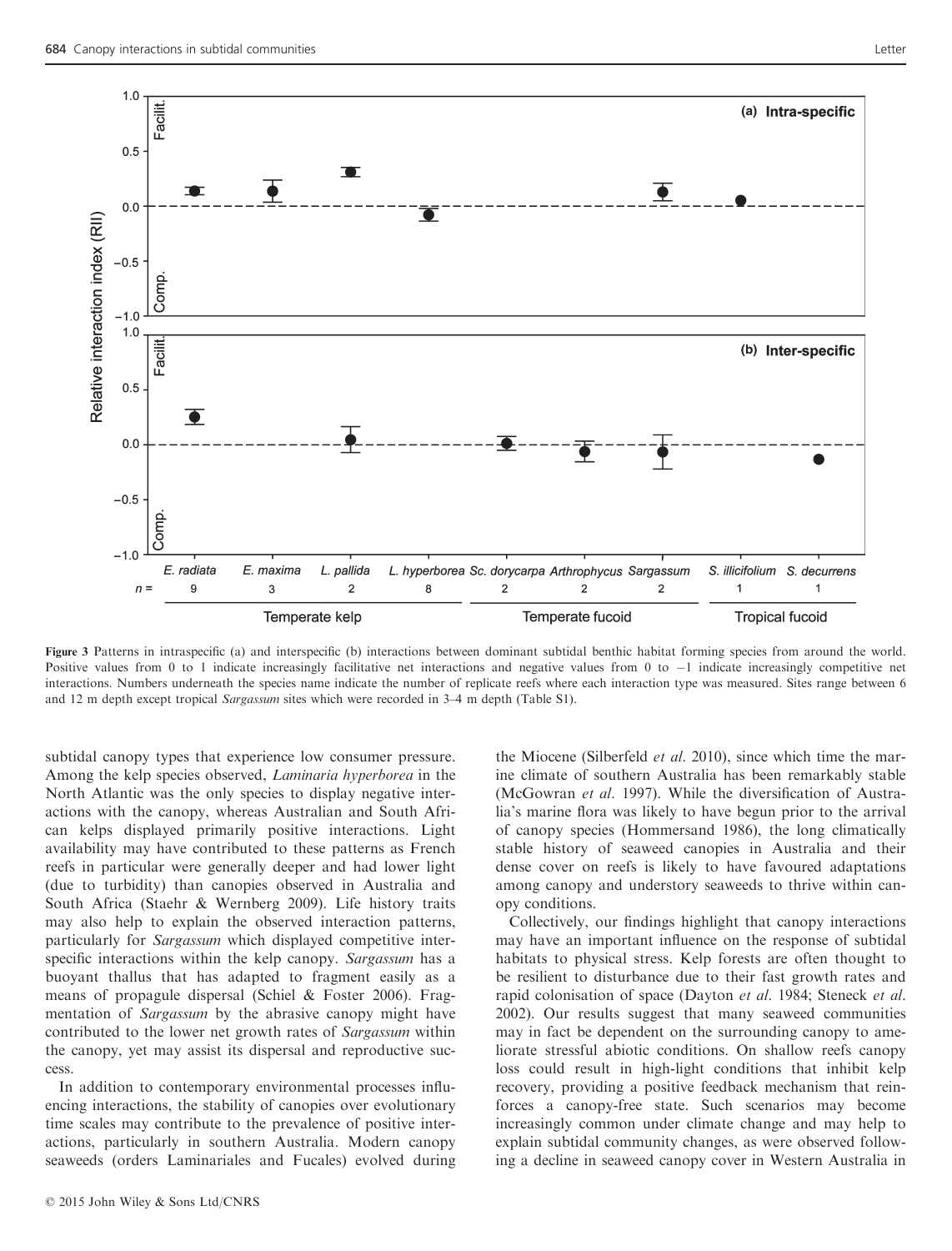response to an extreme marine heatwave (Wernberg et al. 2013). Understanding the role of other abiotic stress gradients (i.e. wave exposure) and the additive or synergistic effects of multiple stressors on interactions in the subtidal will help to improve our understanding and management of subtidal communities in the face of such global changes. The stress gradient hypothesis provides a useful concept to address these questions and has been seldom applied in subtidal ecosystems to date (Bulleri 2009). Our results reveal that neutral to positive canopy interactions are widespread throughout subtidal ecosystems globally and may be critical to reduce high-light stress in shallow subtidal marine systems. These findings suggest that canopy interactions are important in sustaining the function of many seaweed dominated systems and could therefore provide critical information about community performance across major environmental gradients and in the face of contemporary changes to the physical environment in coastal marine ecosystems.

#### ACKNOWLEDGEMENTS

The authors would like to acknowledge the assistance of Emily Gates, Anne Belot, Tomasz Pedlow, Brezo Martinez, Chenae Tuckett, Maria Cabrero Llorente, Stefan Andrews, Andrea Zavala Perez, Mark Rothman, Derek Kemp, Chris Boothroyd, Yann Fontana, Wilfried Thomas and Mathieu Camusat for their assistance in the field and laboratory. We would also like to thank Paul Dayton, Jon Witman, Robert Scheibling and Neville Barrett for valuable feedback on the manuscript. Funding for this work was provided by the Australian Research Council (TW), The University of Western Australia Research Collaboration Awards (TW, GAK, TdB, JB, RA, JCL, LL, DD, HC), The Worldwide Universities Network Research Development fund (TW, GAK, JJB, RJA), the France-Australia Science Innovation Collaboration 2014 program (TdB, TW, JCL, LL, DD), the National Research Foundation, South Africa (JJB, RJA, TW), the French Government run by the National Research Agency and with regards to the investment expenditure programme IDEALG ANR-10-BTBR-04 (JCL, LL, DD), and a UWA Post Graduate Research Travel Award (SB).

#### STATEMENT OF AUTHORSHIP

S.B and T.W conceived the idea and decided upon the sampling design. All authors help with data collection and logistics. S.B wrote the manuscript with contributions from all authors.

#### REFERENCES

- Aberg, P. (1990). Measuring size and choosing category size for a transition matrix study of the seaweed Ascophyllum nodosum. Mar. Ecol. Prog. Ser., 63, 281–287.
- Altamirano, M.A., Murakami, A. & Kawai, H. (2004). High light stress in the kelp Ecklonia cava. Aquat. Bot., 79, 125–135.
- Anderson, M.J. (2008). Animal-sediment relationships re-visited: characterising species' distributions along an environmental gradient using canonical analysis and quantile regression splines. J. Exp. Mar. Biol. Ecol., 366, 16–27.
- Anderson, R.J., Carrick, P., Levitt, G.J. & Share, A. (1997). Holdfasts of adult kelp Ecklonia maxima provide refuges from grazing for recruitment of juvenile kelps. Mar. Ecol. Prog. Ser., 159, 265–273.
- Armas, C., Ordiales, R. & Pugnaire, F.I. (2004). Measuring plant interactions: a new comparative index. Ecology, 85, 2682–2686.
- Bennett, S. & Wernberg, T. (2014). Canopy facilitates seaweed recruitment on subtidal temperate reefs. J. Ecol., 102, 1462–1470.
- Bennett, S., Vergés, A. & Bellwood, D. (2010). Branching coral as a macroalgal refuge in a marginal coral reef system. Coral Reefs, 29, 471–480.
- Berec, L., Angulo, E. & Courchamp, F. (2007). Multiple Allee effects and population management. Trends Ecol. Evol., 22, 185–191.
- Bertness, M.D. & Callaway, R. (1994). Positive interactions in communities. Trends Ecol. Evol., 9, 191–193.
- de Bettignies, T., Wernberg, T. & Lavery, P.S. (2013a). Size, not morphology, determines hydrodynamic performance of a kelp during peak flow. Mar. Biol., 160, 843–851.
- de Bettignies, T., Wernberg, T., Lavery, P.S., Vanderklift, M.A. & Mohring, M.B. (2013b). Contrasting mechanisms of dislodgement and erosion contribute to production of kelp detritus. Limnol. Oceanogr., 58, 1680–1688.
- Bruno, J.F., Stachowicz, J.J. & Bertness, M.D. (2003). Inclusion of facilitation into ecological theory. Trends Ecol. Evol., 18, 119–125.
- Bulleri, F. (2009). Facilitation research in marine systems: state of the art, emerging patterns and insights for future developments. J. Ecol., 97, 1121–1130.
- Bulleri, F., Cristaudo, C., Alestra, T. & Benedetti-Cecchi, L. (2011). Crossing gradients of consumer pressure and physical stress on shallow rocky reefs: a test of the stress-gradient hypothesis. J. Ecol., 99, 335– 344.
- Cavieres, L.A., Brooker, R.W., Butterfield, B.J., Cook, B.J., Kikvidze, Z., Lortie, C.J. et al. (2014). Facilitative plant interactions and climate simultaneously drive alpine plant diversity. Ecol. Lett., 17, 193–202.
- Critchley, A.T., Devisscher, P.R.M. & Nienhuis, P.H. (1990). Canopy characteristics of the brown alga Sargassum muticum (Fucales, Phaeophyta) in Lake Grevelingen, southwest Netherlands. Hydrobiologia, 204, 211–217.
- Dayton, P.K., Currie, V., Gerrodette, T., Keller, B.D., Rosenthal, R. & Tresca, D.V. (1984). Patch dynamics and stability of some california kelp communities. Ecol. Monogr., 54, 254–289.
- Dayton, P.K., Tegner, M.J., Edwards, P.B. & Riser, K.L. (1999). Temporal and spatial scales of kelp demography: the role of oceanographic climate. Ecol. Monogr., 69, 219–250.
- Duarte, C.M. (1991). Seagrass depth limits. Aquat. Bot., 40, 363–377.
- Evans, S. & Abdo, D. (2010). A cost-effective technique for measuring relative water movement for studies of benthic organisms. Mar. Freshw. Res., 61, 1327–1335.
- Hay, M.E. (1986). Associational plant defenses and the maintenance of species diversity: turning competitors into accomplices. Am. Nat., 128, 617–641.
- He, Q. & Bertness, M.D. (2014). Extreme stresses, niches and positive species interactions along stress gradients. Ecology, 95, 1437–1443.
- He, Q., Bertness, M.D. & Altieri, A.H. (2013). Global shifts towards positive species interactions with increasing environmental stress. Ecol. Lett., 16, 695-706.
- Hommersand, M. (1986). The biogeography of the South African marine red algae: a model. Bot. Marina, 29, 257–270.
- Johnson, A.S. (2001). Drag, drafting, and mechanical interactions in canopies of the red alga Chondrus crispus. Biol. Bull., 201, 126–135.
- Johnson, C.R., Banks, S.C., Barrett, N.S., Cazassus, F., Dunstan, P.K., Edgar, G.J. et al. (2011). Climate change cascades: shifts in oceanography, species' ranges and subtidal marine community dynamics in eastern Tasmania. J. Exp. Mar. Biol. Ecol., 400, 17–32.
- Kikvidze, Z., Pugnaire, F.I., Brooker, R.W., Choler, P., Lortie, C.J., Michalet, R. et al. (2005). Linking patterns and processes in alpine plant communities: a global study. Ecology, 86, 1395–1400.